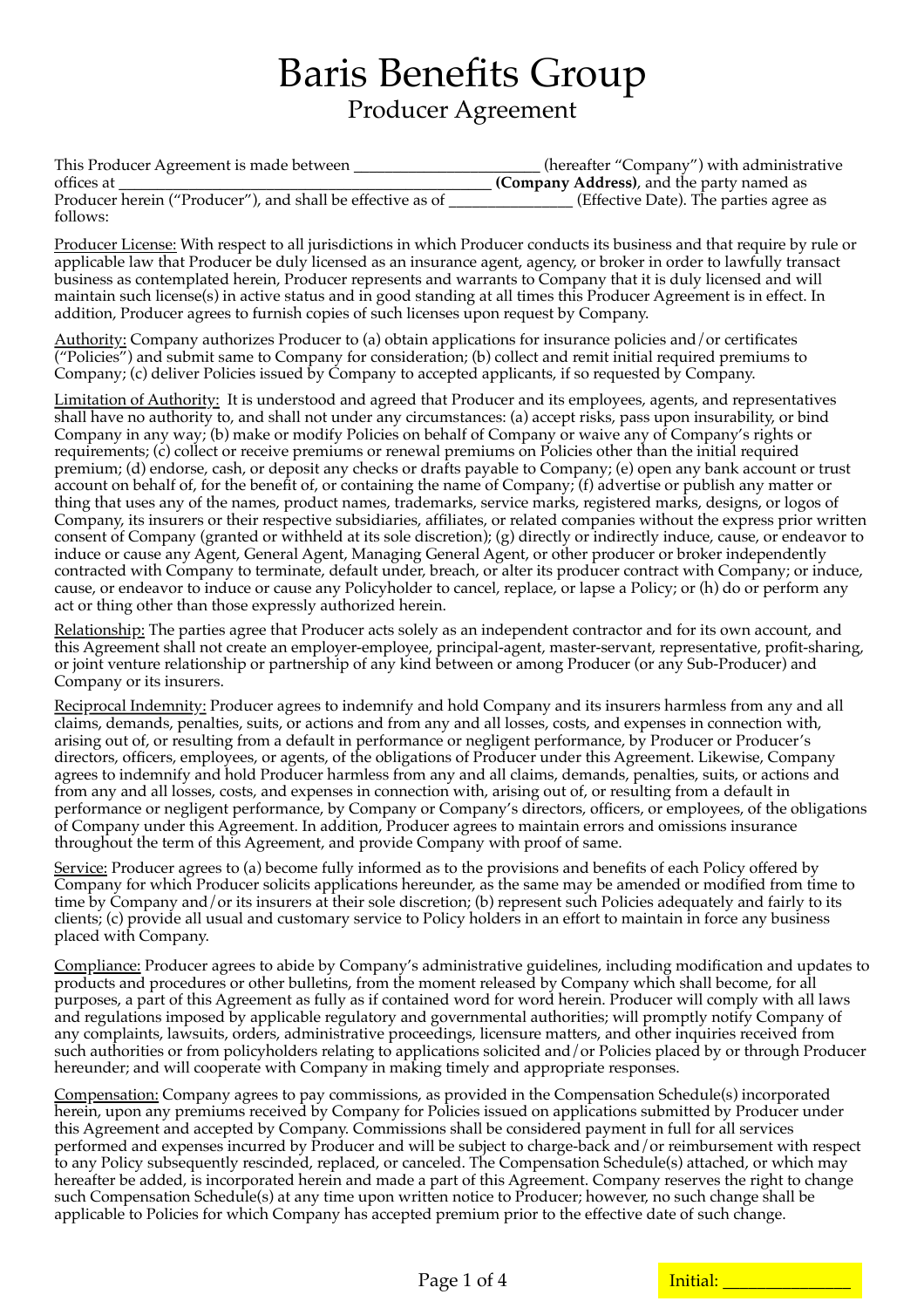Accounting: Company will provide Producer a monthly statement of all compensation becoming due and payable since the date of the previous monthly statement. In the event Company refunds any Policyholder's premium for which commission has been paid to Producer, Producer shall promptly refund its compensation attributable to such refunded premium to Company. Company is entitled to offset any unpaid amount from Producer's unpaid or future compensation.

Termination: This agreement may be terminated for cause by Company, immediately upon written notice to Producer, when Producer or any of Producer's employees, agents, or representatives is reasonably believed to have:

a. misappropriated funds from any Policyholder or Company;

b. endeavored to induce Company's Policyholders to relinquish or cancel Policies;

c. interfered with the collection of any premium;

d. engaged in fraudulent acts;

e. been adjusted bankrupt, executed a general assignment for benefits of creditors, or committed an act of bankruptcy;

f. otherwise acted to prejudice the interest of Company.

Additionally, this Agreement will terminate as follows: (a) If Producer is not a corporation or partnership, the date of Producer's death; (b) If Producer is a corporation, the date the corporation or partnership is dissolved, or on the date of any change of ownership; (c) Immediately in the event of any order of suspension, revocation, or termination of Producer's license by any regulatory authority; or (d) Upon 30 days advance written notice, by either party for any other reason not listed above.

Upon termination of this Agreement, any indebtedness then owed by either party to the other will become immediately due and payable; however, if this Agreement is terminated for cause, no compensation, including commissions on premiums received, shall thereafter be payable to Producer by Company, regardless of stipulations within the Compensation Schedule(s) that would otherwise consider the compensation vested and payable.

Miscellaneous: This Agreement is the entire agreement between the parties. This Agreement shall not be assigned without the prior written consent of Company. No amendment of this Agreement shall be valid unless in writing, signed by Company. Company's election not to enforce any provision of this Agreement, arising from wrong-doing or failure by Producer, is neither a waiver nor a reduction of rights. All provisions herein shall be enforceable in any subsequent case of wrong-doing or failure by Producer. Any written notice required under this Agreement shall be complete upon the submission of said notice to the United States Postal Service, addressed to Producer at Producer's last known address, postage prepaid, or to Company's administrative office mentioned herein. This Agreement shall be construed in accordance with the laws of the state of \_\_\_\_\_\_\_\_\_\_\_\_\_\_\_\_\_\_\_ (State of Agreement) exclusive of choice of laws provisions. Any disputes involving this Agreement shall be resolved by binding arbitration under the rules of the American Arbitration Association with all proceedings to be held in \_\_\_\_\_\_\_\_\_\_\_\_\_\_\_\_\_(City, State).

Confidentiality**:** The information contained in, relating to or provided in connection with any proposal for any policyholder, customer, potential policyholder or prospect is confidential information and may be used solely for the purpose of proposing, or conducting, a business relationship for that particular policyholder, customer, potential policyholder or prospect. Except for the purposes of carrying out this Agreement, a party shall not disclose or use any nonpublic personally identifiable customer or claimant information provided by the other party ("Customer/ Claimant Information"). "Nonpublic personally identifiable information" is financial or medical information of or concerning a private person which either has been obtained from sources which are not available to the general public or obtained from the person who is the subject and which information is included in data files exchanged by the parties hereto. For the purposes hereof the terms shall include but not be limited to data elements such as names, addresses, social security numbers, account numbers and authentication information of individuals. Such Customer/ Claimant Information shall not be reproduced or shared with any other party except those entities with which the receiving party may from time to time contract in accordance with the fulfillment of the terms of this Agreement and which disclosure shall comply with all state and federal statutes and regulations governing the confidentiality and disclosure of medical records and nonpublic personally identifiable information. Each party shall either have in place or shall promptly adopt and implement appropriate administrative, physical and technical safeguards to avoid improper disclosure or use of Customer/Claimant Information, such safeguards to be in compliance with all applicable federal and state regulatory requirements. We do not disclose any nonpublic information about you to non-affiliated third parties, except as permitted by law. The circumstances under which disclosure to non-affiliated third parties is permitted by law include disclosures to insurance companies or insurance intermediaries to obtain any insurance coverage requested by you or to process insurance claims. The circumstances under which disclosure to non-affiliated third parties is permitted by law also include to our auditors, appraisers and legal advisors, in response to a court order, governmental authorities pursuant to legal process, to prevent fraud, and/or disclosures to authorized third party service providers acting on our behalf, that perform marketing and other services for us, such as electronic enrollment service providers, to other financial institutions with which we have joint marketing agreements, such as banks, securities broker-dealers, registered investment advisors, and insurance providers.

Initial: \_\_\_\_\_\_\_\_\_\_\_\_\_\_\_